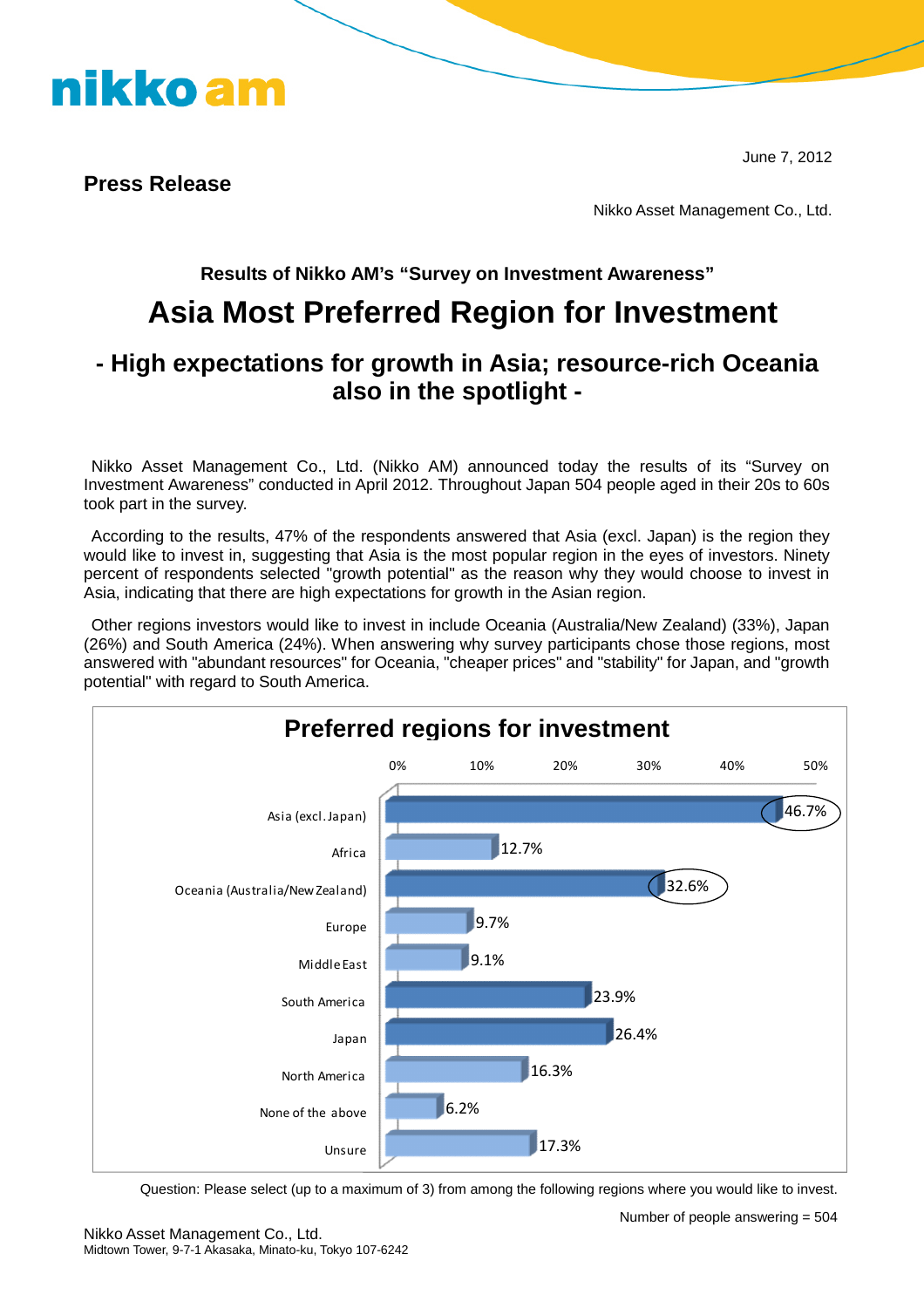# nikko am

|                                        | Growth<br>potential | <b>Stability</b> | Abundant<br><b>resources</b> | <b>Political</b><br>stability | Short-term<br>upside<br>potential | <b>Prices</b><br>cheaper<br>now | <b>Unsure</b> | Other |
|----------------------------------------|---------------------|------------------|------------------------------|-------------------------------|-----------------------------------|---------------------------------|---------------|-------|
| Asia (excl. Japan)                     | 90.2%               | 5.5%             | 12.8%                        | 5.1%                          | 18.3%                             | 5.1%                            | 0.4%          | 1.3%  |
| Oceania<br>(Australia/<br>New Zealand) | 29.3%               | 48.8%            | 63.4%                        | 31.1%                         | 4.9%                              | 5.5%                            | 0.0%          | 0.6%  |
| Japan                                  | 6.8%                | 39.8%            | 0.8%                         | 7.5%                          | 8.3%                              | 41.4%                           | 10.5%         | 9.0%  |
| <b>South America</b>                   | 85.8%               | 3.3%             | 43.3%                        | 5.0%                          | 11.7%                             | 5.8%                            | 0.0%          | 1.7%  |

## **Reasons for investment**

Question: Please choose a reason why you selected those regions (multiple answers accepted).

Total number of respondents to the previous question aggregated into percentages.

Respondents were placed into four groups<sup>[1](#page-1-0)</sup> according to their interest in and experience with mutual funds. An analysis of the results showed that three of the four groups, people who held mutual funds in the past, those who have investment experience in products other than mutual funds, and people with no investment experience, selected Asia, Oceania and Japan as their top three regions. While the group of people who currently hold mutual funds chose South America in addition to Asia and Oceania as their preferred three regions. These results indicate a proactive investment stance towards growth potential.

Takuya Shiomi, the head of Nikko AM's Market Communication Department, made the following comment on the survey results: "Not only investors, but people with no investment experience have expectations for growth in Asia. This tells us that investment opportunities in the region are being closely watched. Asian countries that have large populations, and a rapidly growing middle class that forms the core of the consumer market, are maintaining high levels of growth. It is believed that these economies will continue to expand, driven by new infrastructure and increases in personal consumption."

Conducted via Nikko AM's survey team, Toshin Goikenban, the online questionnaire targeted 504 individuals in their 20s to 60s. The survey was conducted over April 23 to 28, 2012. The results of the survey can be viewed at the official website:

<http://www.nikkoam.com/goikenban/questionnaire>

#### **Survey overview**

Overview: Survey on investment awareness Method: Online survey via Toshin Goikenban Period: April 23-28, 2012 Sample size: 504 respondents aged in their 20s to 60s, including 285 males and 216 females. The gender of three individuals was unknown.

<span id="page-1-0"></span><sup>&</sup>lt;sup>1</sup> Investors currently holding mutual funds (282), investors who previously held mutual funds (54), investors experienced in products other than mutual funds (89), and inexperienced investors (79).